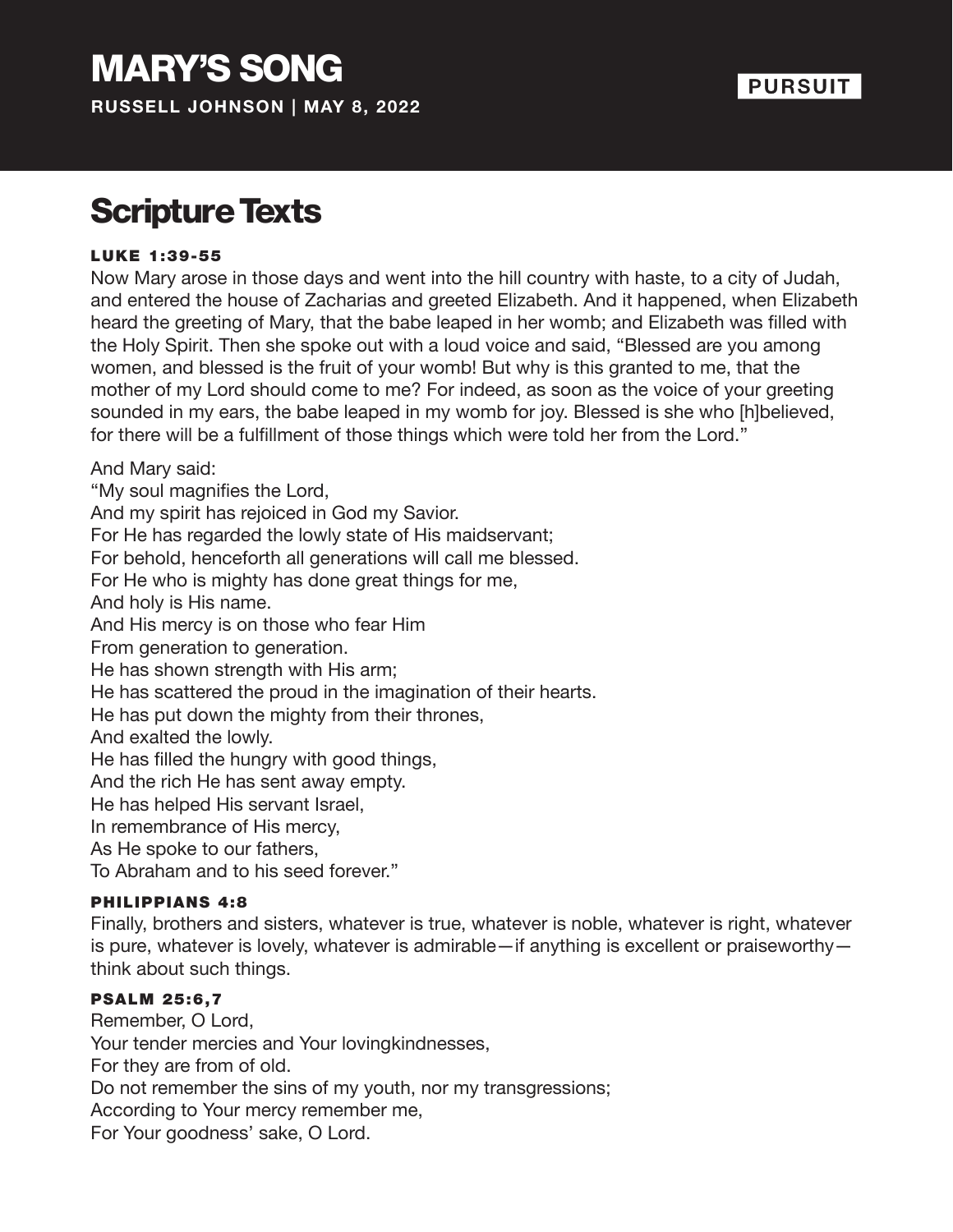### Big Ideas

**Abortion is wrong because it takes a picture that God is painting and rips it up before it can ever see the light of day.**

# 2

**Sunday morning worship is a Saturday night decision.** 

4

6

**We can rejoice in life's unplanned events; they may surprise us, but God is not surprised. God sees the end from the beginning. He won't fail us now.**

**Humility attracts generational blessing. God will not stop pouring out His oil as long as we refuse to take credit for it.**

**God chooses to remember us through the filter of His mercy; it is a demonstration of His goodness.**

> **Our lives are the continuation of somebody else's promise. Our songs are the celebration of God's continued faithfulness.**



### 3

1

5